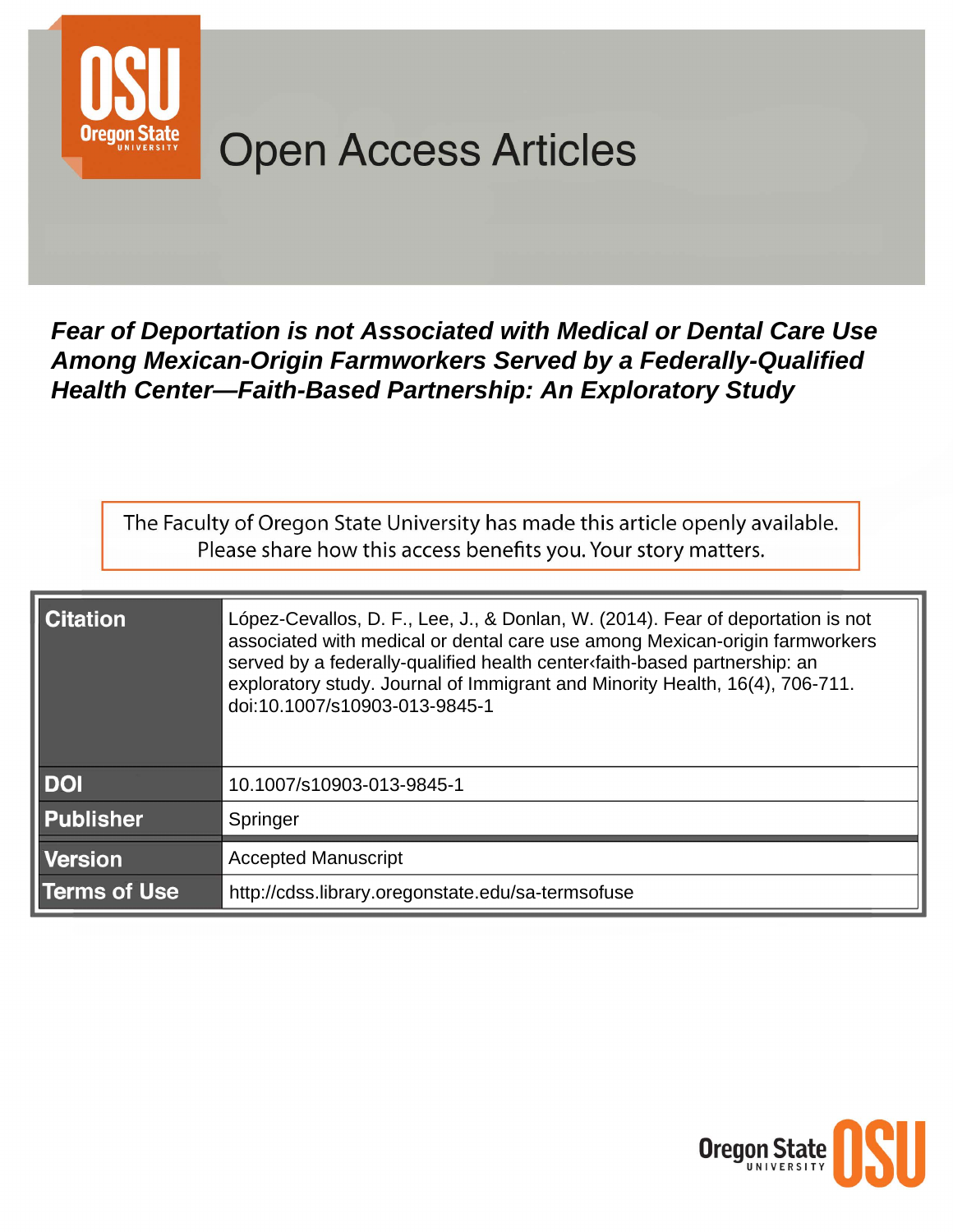**Fear of Deportation** *is not* **Associated with Medical or Dental Care Use among Mexican-**

**origin Farmworkers served by a Federally-Qualified Health Center – Faith-Based** 

**Partnership: An Exploratory Study.** *Journal of Immigrant and Minority Health***, 16(4), 706-**

**711. doi:10.1007/s10903-013-9845-1**

**Daniel F López -Cevallos, Junghee Lee & William Donlan**

## **D.F. López-Cevallos, PhD, MPH**

Associate Director of Research, Center for Latino/a Studies and Engagement Assistant Professor, Ethnic Studies Adjunct Professor, International Health Program Oregon State University 225 Waldo Hall, Corvallis, OR 97331, USA T: +1-541-737-3850 | F: +1-541-737-3650 http://people.oregonstate.edu/~lopezced Daniel.Lopez-Cevallos@oregonstate.edu

# **Junghee Lee, PhD, MSW, MA**

School of Social Work, Regional Research Institute for Human Services, Portland State University, Portland, OR, 97207, USA

# **William Donlan, PhD, MSW**

School of Social Work, Portland State University, Portland, OR**,** 97207, USA

## **Acknowledgments:**

**\_\_\_\_\_\_\_\_\_**

We thank the farmworkers who participated in this study for taking time from work to help us; and the support of Virginia Garcia Memorial Health Center and local churches. This research was supported by a grant from the Oregon Community Foundation. The content does not necessarily represent the views or policies of this organization.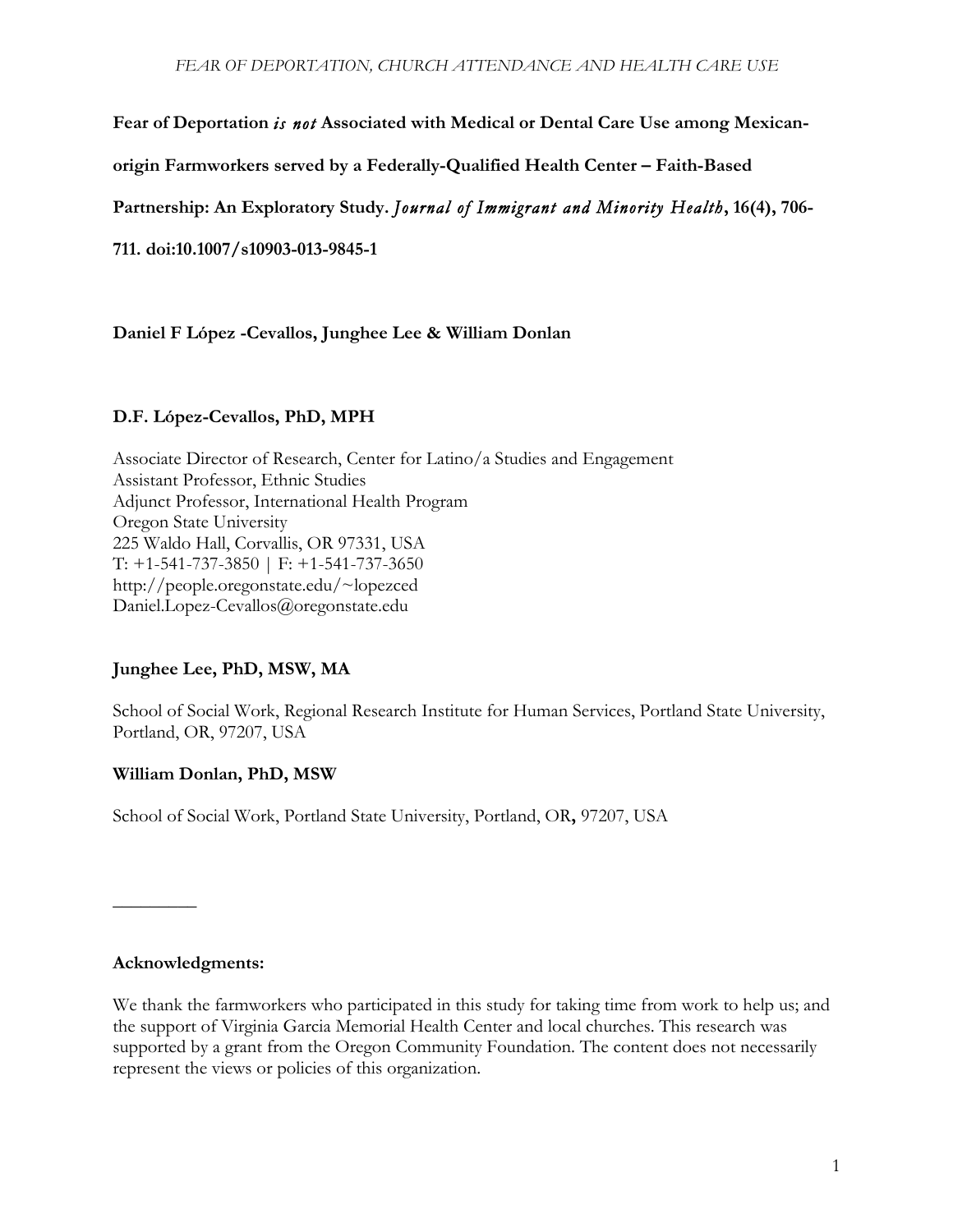**Fear of Deportation** *is not* **Associated with Medical or Dental Care Use among Mexicanorigin Farmworkers served by a Federally-Qualified Health Center – Faith-Based Partnership: An Exploratory Study.**

## **Abstract**

Migrant and seasonal farmworkers face many health risks with limited access to health care and promotion services. This study explored whether fear of deportation (as a barrier), and church attendance (as an enabling factor), were associated with medical and dental care use among Mexicanorigin farmworkers. Interviews were conducted with 179 farmworkers who attended mobile services provided by a local Federally-Qualified Health Center (FQHC) in partnership with area churches, during the 2007 agricultural season. The majority of respondents (87%) were afraid of being deported, and many (74%) attended church. Although about half of participants reported poor/fair physical (49%) and dental (58%) health, only 37% of farmworkers used medical care and 20% used dental care during the previous year. Fear of deportation was not associated with use of medical or dental care; while church attendance was associated with use of dental care. Findings suggest that despite high prevalence of fear of deportation, support by FQHCs and churches may enable farmworkers to access health care services.

**Key words:** Fear of Deportation; Church Attendance; Health Care Use; Health Centers; Faith-based organizations; Farmworkers.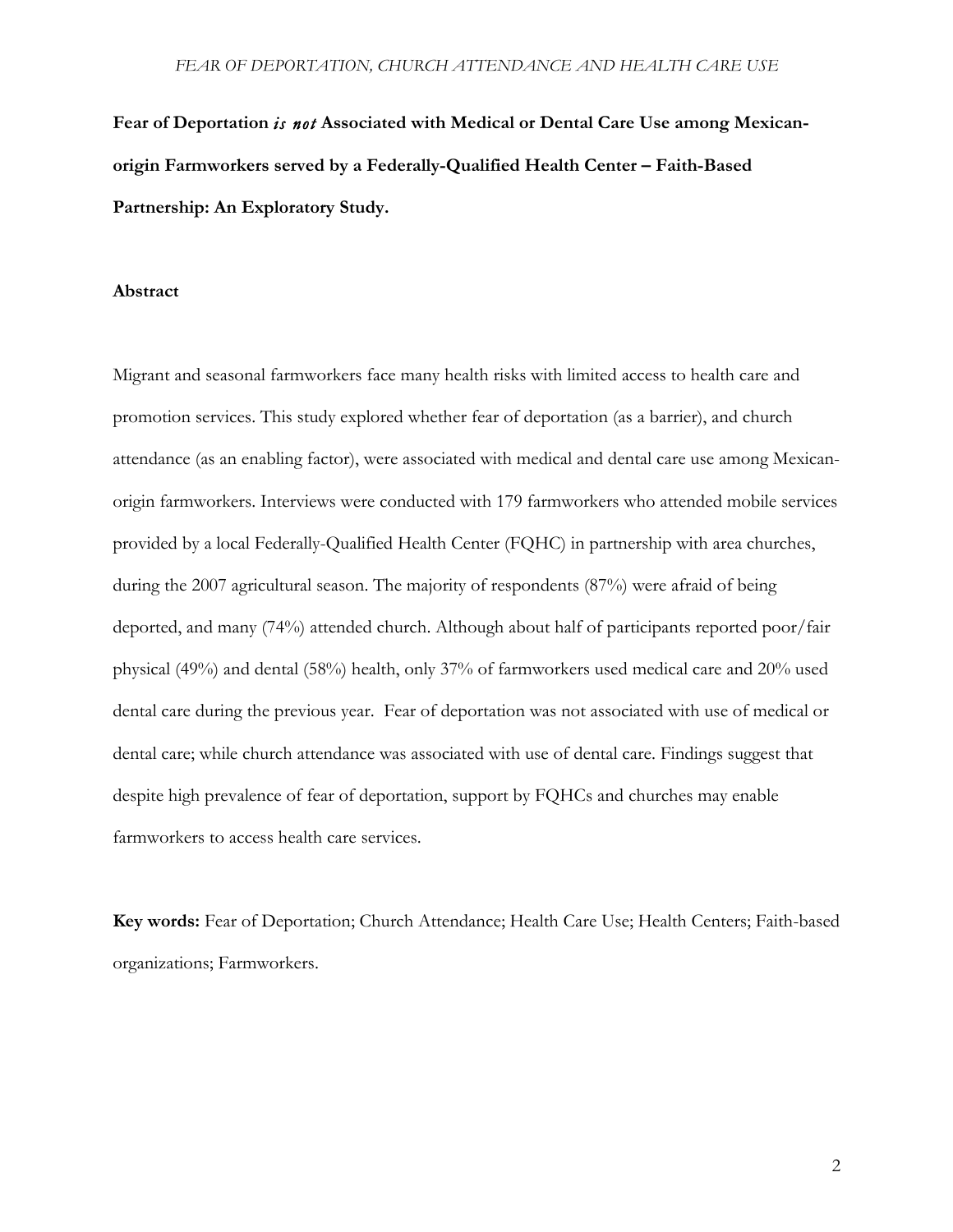## **Introduction**

Migrant and seasonal farmworkers (MSFWs) are key contributors to the sustained growth of agriculture in the United States. In Oregon, the estimated 170,000 MSFWs and their dependents create over \$3 billion in annual agricultural economic activity [1]. Despite their substantial economic contributions, MSFWs suffer a myriad of social disadvantages (e.g. low socioeconomic and undocumented immigration status; limited English proficiency; unsafe occupational and housing conditions; stigma and marginalization), which have a direct impact on their health [2-5]. The few studies that have examined health care utilization among this vulnerable population find that despite their marked disease burden, use of medical and dental care services remain significantly low [6-9]. Mainly linked to documentation status, fear of deportation has been considered a major barrier for using health care among immigrant populations, including farmworkers [3, 4, 10-12]. However, few studies have actually measured the prevalence of fear of deportation and its effect on use of health care services. In two studies, 39% of participants mentioned that fear of deportation limited their ability to seek health care services [13, 14]. In turn, another study found that although 20% of participants were undocumented, only 6% feared that accessing health care services would lead to problems with immigration authorities [15]. One of the reasons for this low level of fear of deportation may be that health care services are provided by "trusted" providers, such as federallyqualified community health centers (FQHCs) [16, 17].

Other "trusted" institutions for immigrant and farmworker communities may include churches, some of which go beyond strictly spiritual to more "tangible" forms of support (e.g. providing food, clothing) for their members. Church attendance (a topic widely studied among African-Americans) is considered a relevant factor of positive health care practices, particularly for uninsured and chronically ill populations [18, 19]. Recent research shows that tangible forms of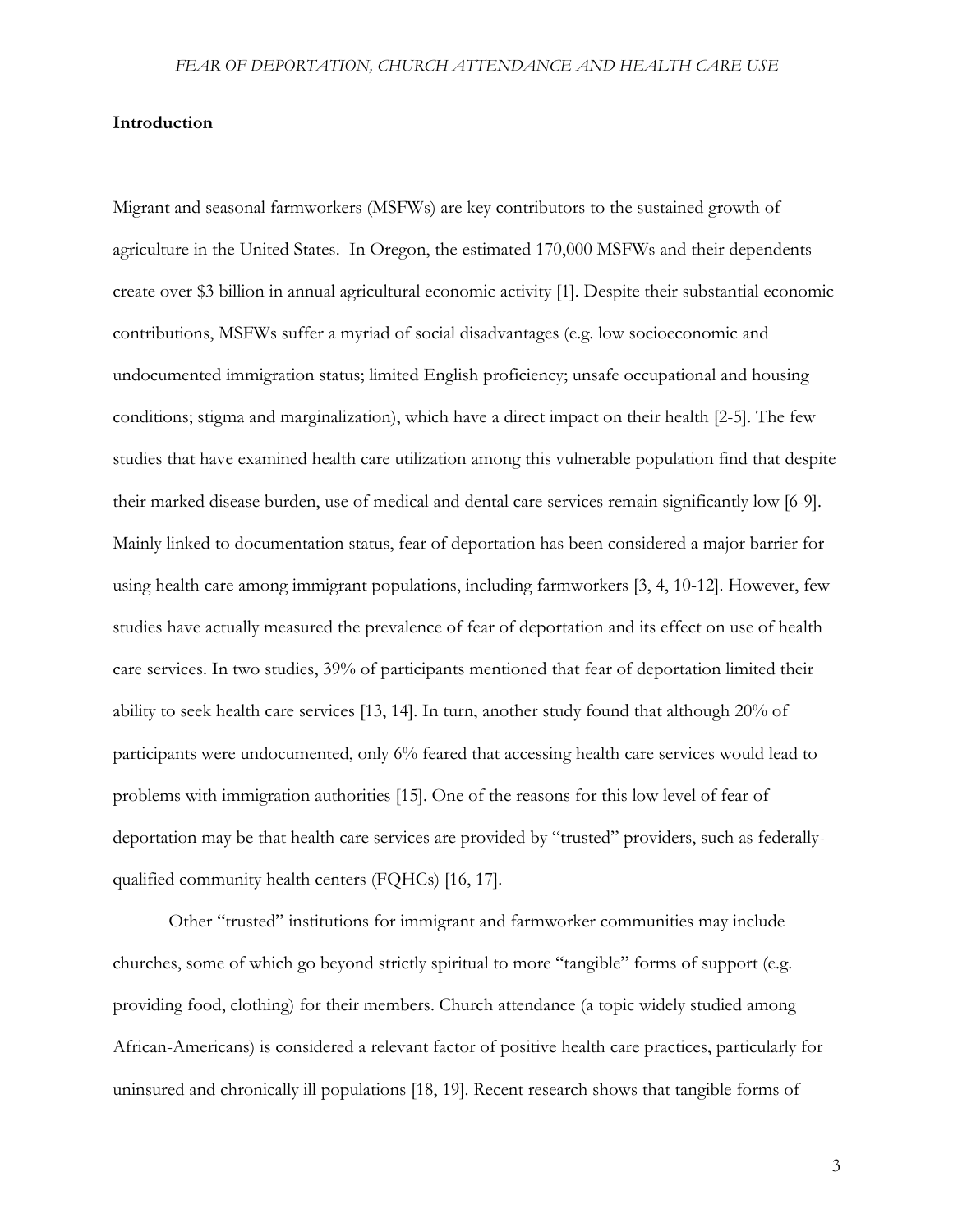church-based support (e.g. health-related programs/screenings, educational materials) may facilitate health care access [20, 21] and health promotion efforts [20, 22, 23] among Latinos. However, very little research has examined the support churches may provide to rural Latino immigrant populations, including MSFWs [24].

The purpose of this study was to explore the associations between fear of deportation, and church attendance with utilization of medical and dental care among Mexican-origin farmworkers in Oregon who attended mobile services offered by a local FQHC in partnership with area churches.

#### **Methods**

#### *Study Design & Participants*

In this IRB-approved cross-sectional study, interviews were conducted with 179 Mexican-origin indigenous and *mestizo* migrant farmworkers as part of the Migrant Health Outreach Project (MHOP) in rural Northwest Oregon during the 2007 agricultural season. In Mexico, *mestizos* (people of mixed European/Caucasian and Native American/Indigenous ancestry), are viewed as mainstream (majority), unlike in the U.S. where the mainstream is understood as white [25].

MHOP partnered with Virginia Garcia Memorial Health Center (VGMHC)'s Migrant Camp Outreach Program, which provides medical treatment and health education to migrant and seasonal farmworkers (MSFW) living and working in local migrant labor camps. From May through August, the Center sends a team of providers, nurses, and health educators to the camps to provide on-site treatment and education. Health Educators provide education on sexually transmitted diseases, pesticide exposure, and prevention of work related injuries. As needed, patients are referred to one of VGMHC centers and connected to other resources. More recently, VGMHC has partnered with local area churches to provide additional resources (e.g. food, clothing) to MSFWs.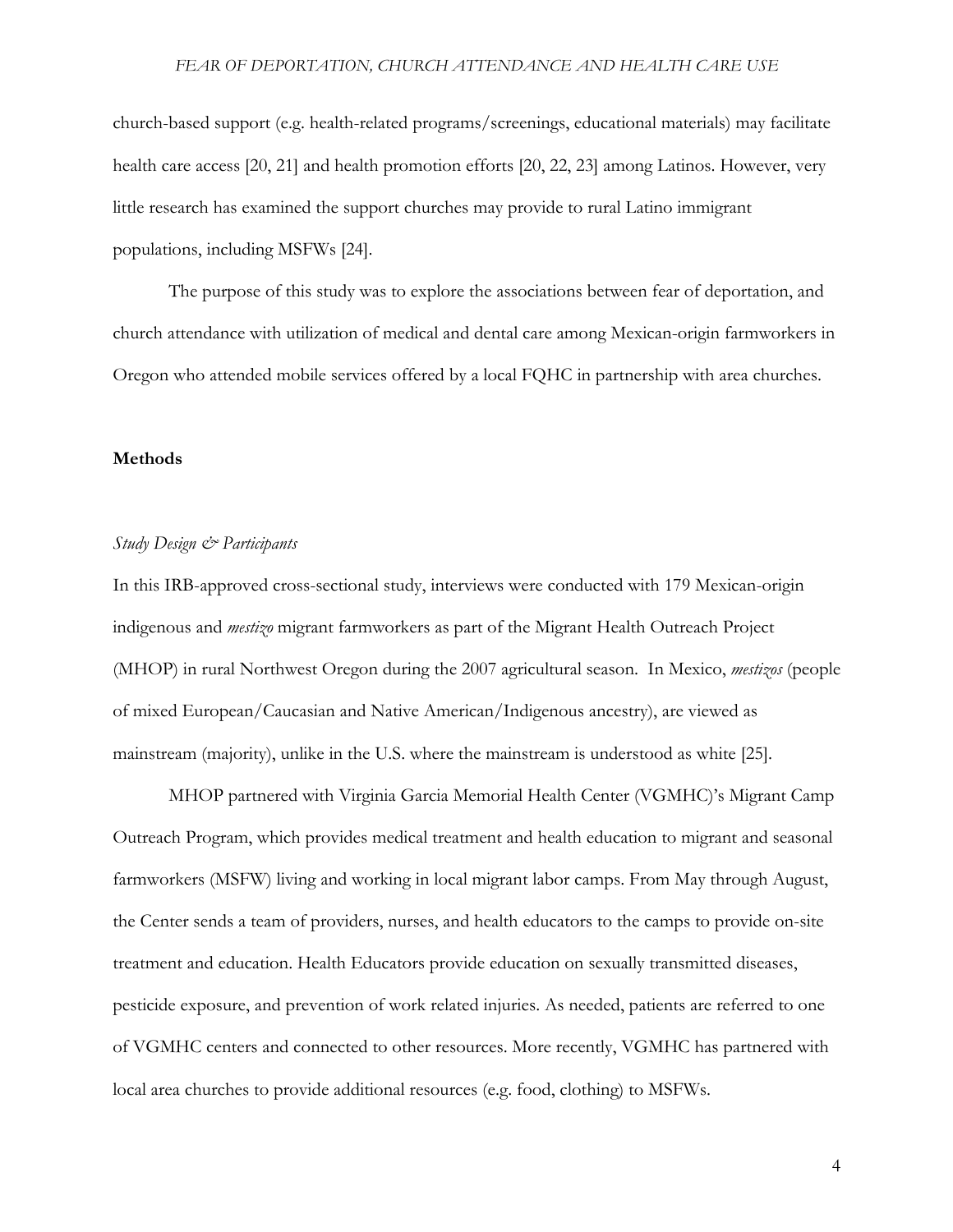Participants (ages 18 or older) were recruited at eight labor camps served by the outreach program. After workers accessed mobile services, trained interviewers (who worked for the outreach program) described the study and invited them to participate. Per IRB guidelines, approval did not allow us to recruit participants at workers' residences. The number of participants ranged from five at one of the smaller camps to over 40 at the largest camp.

Bilingual/bicultural researchers and health practitioners worked together in the translation and back-translation of the survey questionnaire that utilized culturally and linguistically meaningful terms appropriate for use with a rural, Mexican-origin population with little formal education. All interviews were conducted in Spanish. Participants were offered a stipend of \$20 to a local grocery store as compensation for taking part in the interviews, which averaged approximately 75 minutes in length.

## *Measures*

Two outcome measures were included: (a) Use of medical care, measured by the question "Have you been to the doctor in the last twelve months? (Yes/No); and (b) Use of dental services, measured by the question "Have you been to the dentist in the last twelve months? (Yes/No). Both measures excluded use of screening services at the time of interviews. The conceptual framework for this study is the Behavioral Model of Access to Care for Vulnerable Populations (BMVP) [26]. Following the BMVP model, covariates were classified as predisposing (female, age, indigenous, educational level, married, family members living in the U.S.); enabling (fear of deportation, church attendance, having health insurance, home ownership) and need factors (poor/fair physical health and poor/fair dental health, respectively) [26]. Indigenous Mexican status was assigned through asking participants if they self-identified as indigenous, or if they, their parents, or their grandparents, spoke any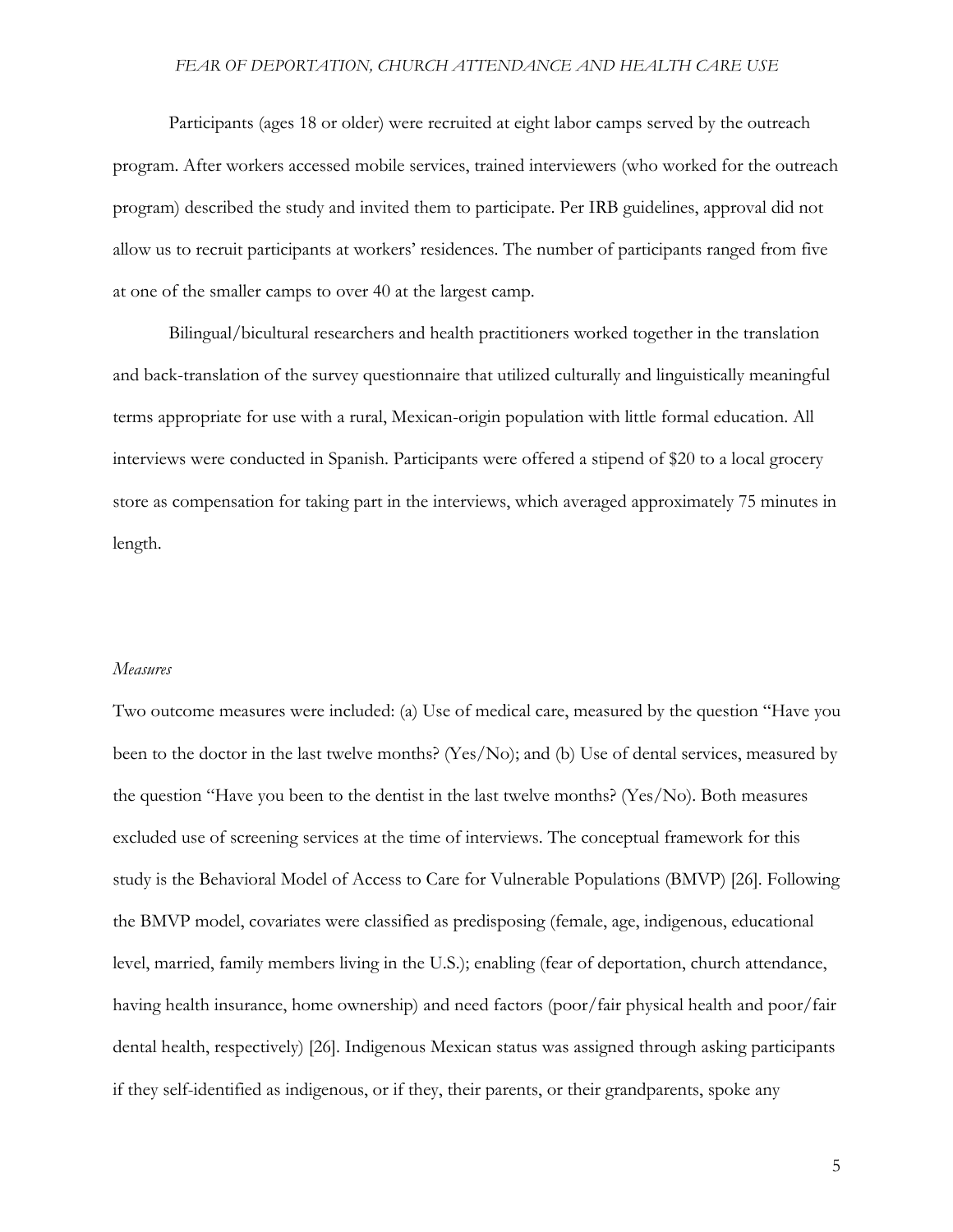indigenous Mexican languages (e.g., Mixteco, Zapoteco, Triqui) [27]. *Fear of deportation* was measured using a single-item that inquired to what extent study participants experienced fear of the consequences of deportation ranging from 0 (not at all) to 3 (very much). *Church attendance* was measured using a 4-point Likert item asking, "How often do you attend religious services?" (Ranging from 0=not at all to 3= very much). Both fear of deportation and church attendance were dichotomized ( $0=$  not at all,  $1 =$  all other values) for multivariate analyses.

#### *Statistical Analysis*

Summary statistics were calculated for all study variables. Chi-square (categorical variables) and twotailed t-test (continuous variables) were used to explore bivariate associations with use of medical and dental care services. All analyses were conducted using the PASW 18 statistical software (SPSS Inc., Chicago, IL).

## **Results**

--- Insert Figure 1 about here ---

As depicted on figure 1, the majority of workers (87%) were afraid of deportation; while three out of four workers (74%) attended religious services. Almost half of the workers (49%) said they had poor/fair physical health; while 58% said they had poor/fair dental health. Only over a third of farmworkers (37%) used medical care and even less (20%) used dental care in the previous twelve months. In addition, very few workers had health insurance (13%). Table 1 shows the summary statistics for all study variables. Over two thirds of farmworkers interviewed were male (71%), indigenous (69%), and married (69%), with an average age of 31 years. On average, respondents had five years of formal education and four family members living in the U.S.

--- Insert Table 1 about here ---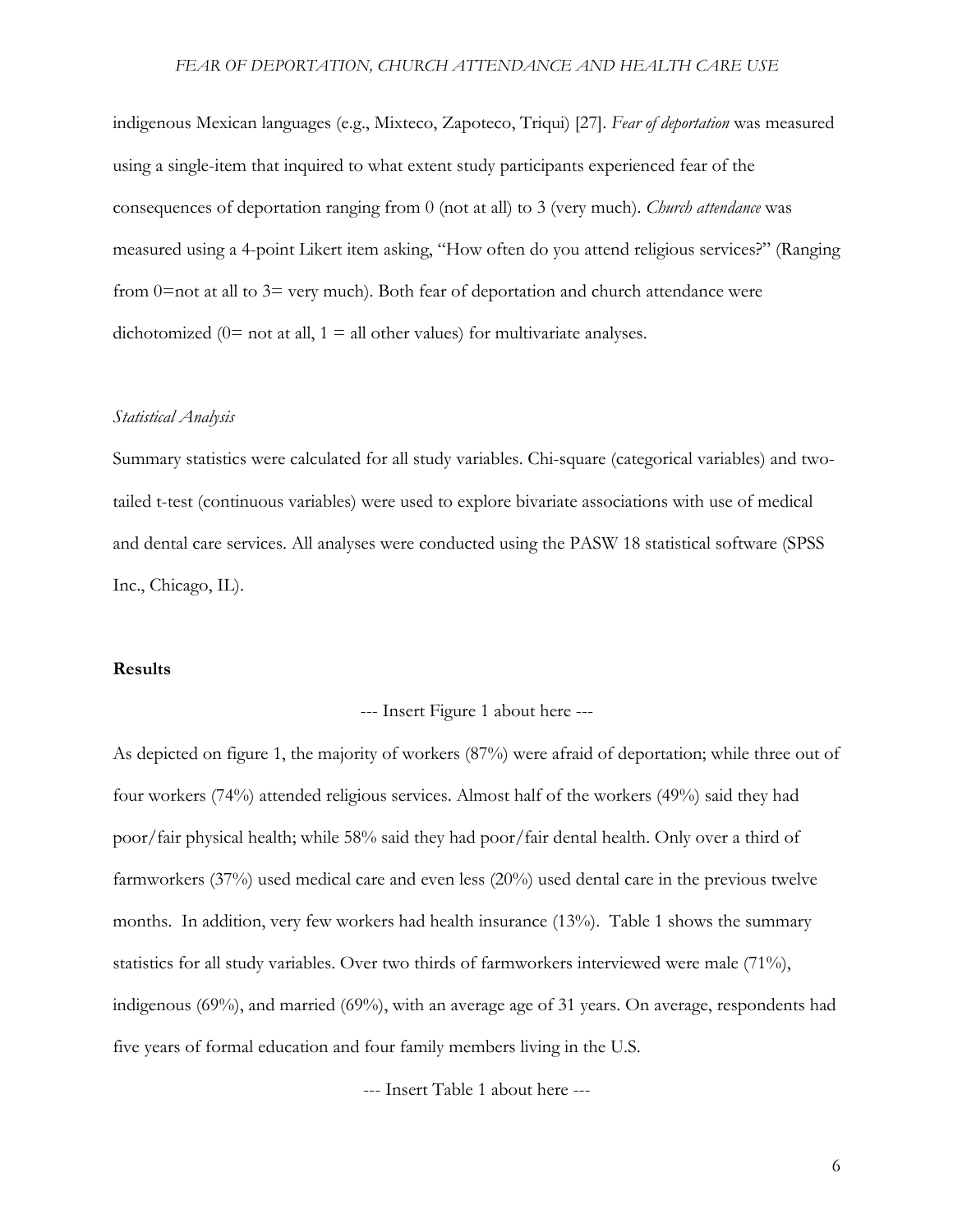Table 2 shows the bivariate associations of predisposing, enabling and need factors by use of medical and dental care, respectively. Fear of deportation was not associated with use of medical or dental care. Female gender (χ2= 18.19, *p* < .01), education (*t*= 1.99, *p* < .05), and health insurance (χ2= 4.68, *p* < .05) were significantly associated with use of medical care; while church attendance (χ2= 9.21, *p* < .01) was significantly associated with use of dental care.

--- Insert Table 2 about here ---

#### **Discussion**

The present study explored the associations between fear of deportation and church attendance with use of medical and dental care among Mexican-origin farmworkers in rural Oregon who attended mobile services offered by a local FQHC in partnership with area churches. The most significant finding was that although fear of deportation was highly prevalent in this population (87%), fear of deportation was not significantly associated with use of medical and dental care among study participants. This finding may be explained by the systematic and culturally appropriate outreach the local FQHC has provided to MSFW labor camps in the area over the past three decades. In other words, despite high levels of fear of deportation in general, workers did not perceive that accessing services provided by the FQHC would get them in trouble with immigration authorities. This finding is similar to a qualitative study in El Paso, TX, which found that trusted community-oriented health care services may enable undocumented Mexican immigrants to connect with such services [28]; and other studies that highlight the importance of "trusted" providers, such as local FQHCs or free clinics [16, 17], to provide health care services for this population.

In general, the percentage of workers using medical (37%) and dental (20%) care during the previous twelve months was low, comparable to previous studies [7-9]. As shown on figure 1, the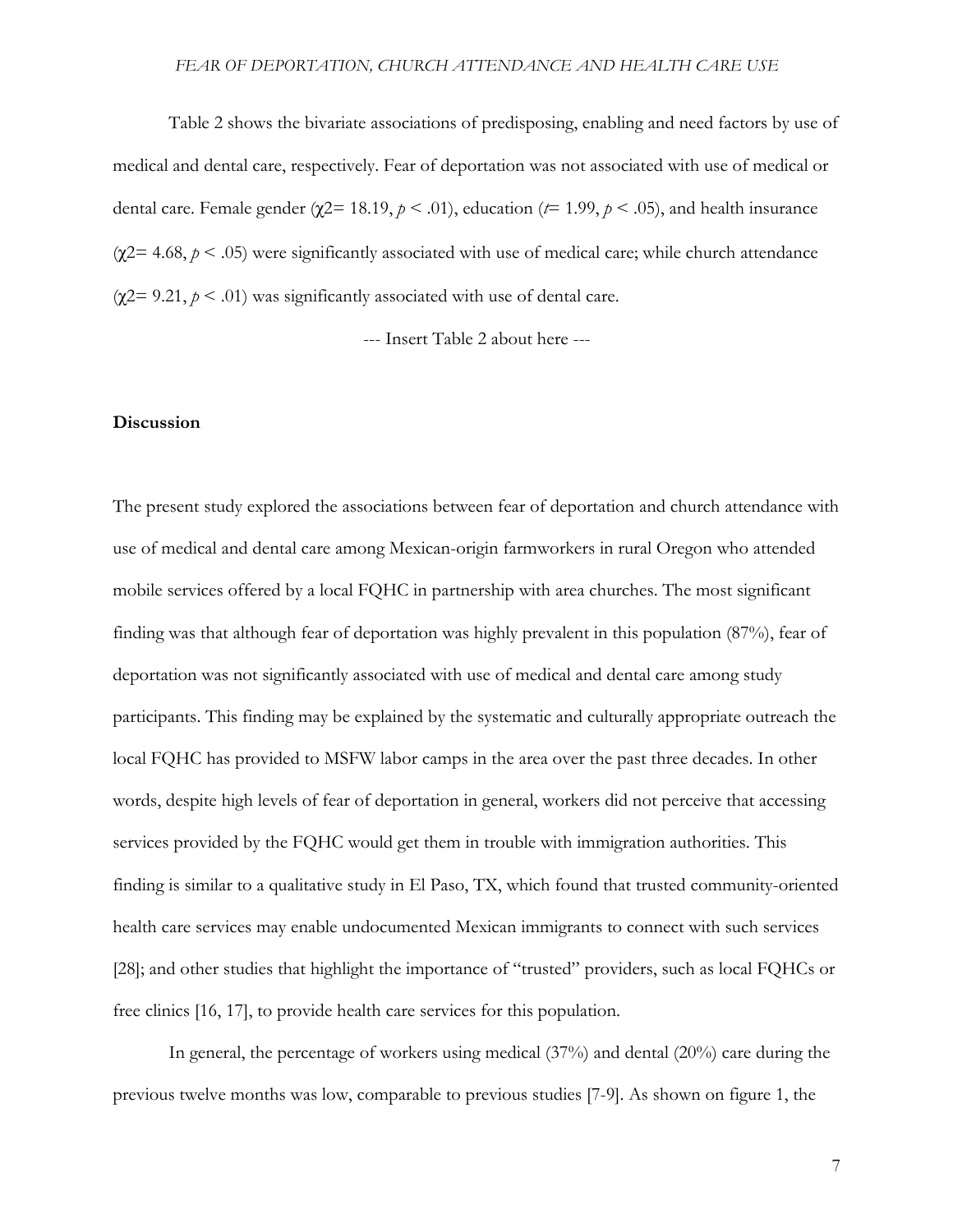higher levels of fair/poor physical and dental health and the comparatively lower levels of use of medical or dental care may be indicative of the reality of farmworkers who often work sick rather than miss work, and face out-of-pocket expenses and other challenges [2, 3, 29].

Similar to recent research [20, 24, 30], church attendance was a significant enabling factor for using dental services among this sample of Mexican-origin farmworkers. This effect may be explained by the support various local church groups provided to farmworker families at the study sites. However, the same was not true for medical care. A possible explanation for this effect is that basic medical services were indeed offered by the Federally Qualified Health Center (FQHC) serving the labor camps. However, dental services for adults were not provided by the FQHC. It is understandable then, that churches focused their efforts on supporting access to dental services. We observed that each of the labor camps, where these workers were interviewed and temporarily resided, had a "sponsoring" church that served as a support group. Representatives from these churches were observed visiting the labor camps and offering various basic necessities.

Results from this study should be considered in the context of its limitations. First, due to funding and staffing constraints, we were not able to provide an interpreter for indigenous workers who did not speak Spanish. Therefore, only indigenous and mestizo workers who spoke Spanish were interviewed for this study. Second, the relatively small sample prevented us from carrying out meaningful inferential analyses (a table with multivariate logistic regression results is available from the authors upon request). Third, given the cross-sectional study design, cause-effect relationships should be interpreted with caution. Fourth, measuring key variables (fear of deportation & church attendance) with single questions may have limited their validity and reliability. However, previous studies have measured fear of deportation with a single question [13, 14]. Fifth, our non-probability sample was limited to Mexican-origin farmworkers located in a small geographic area in Northwest Oregon who attended mobile screenings provided by a local FQHC. Therefore, findings may be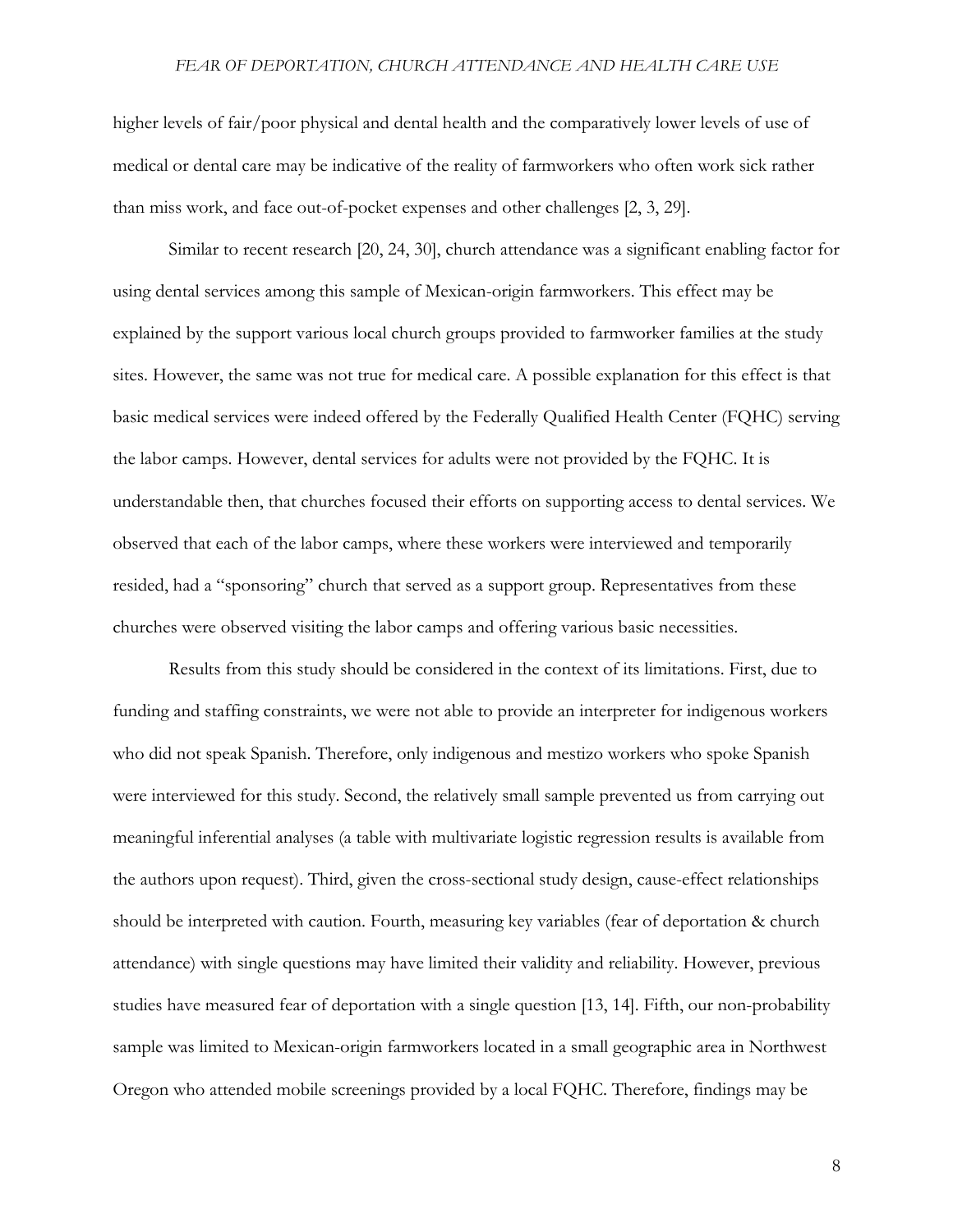biased (due to sample self-selection) and not be generalizable to farmworkers who did not attend the mobile screenings in the study area, or to other farmworker populations elsewhere.

Nevertheless, this exploratory study contributes to the literature in two relevant ways: 1) it proposes that the association between fear of deportation and use of health care services may be weakened or even non-existent when services are offered by a "trusted" local provider, such as an FQHC; 2) other community-based organizations, such as churches, may be able to supplement the support offered by FQHCs to expand use of health care services for MSFWs. Future research should explore the fear of deportation-use of health care link with more robust sample sizes and on diverse settings. The same should be true for the church attendance-use of health care link. For instance, we found that while only 22% of those who did not fear deportation used medical care, 40% who did fear deportation used medical care. Although the difference was not statistically significant, future research should explore this "paradox" further. Also, developing multi-item scales should be considered for more comprehensively capturing both the fear of deportation and the church attendance/support constructs.

From a policy perspective, it is important for various stakeholders (e.g. policy makers; health care providers; the agriculture industry) to collaboratively develop alternatives for expanding coverage for this population. This is particularly relevant since the recently upheld federal health care law excludes undocumented workers from receiving any health insurance benefits or even purchasing health insurance on their own [11, 12]. As health reform implementation is developed at the state level, relevant insurance and health care schemes should consider provisions to increase health care coverage to farmworkers [11]. Finally, reinforcing the role of FQHCs [4, 7, 8] and its articulation with mobile clinics [11] and other non-profits' outreach efforts [9], including faith-based organizations [20-23], may be instrumental in expanding and strengthening health care services to this vulnerable population.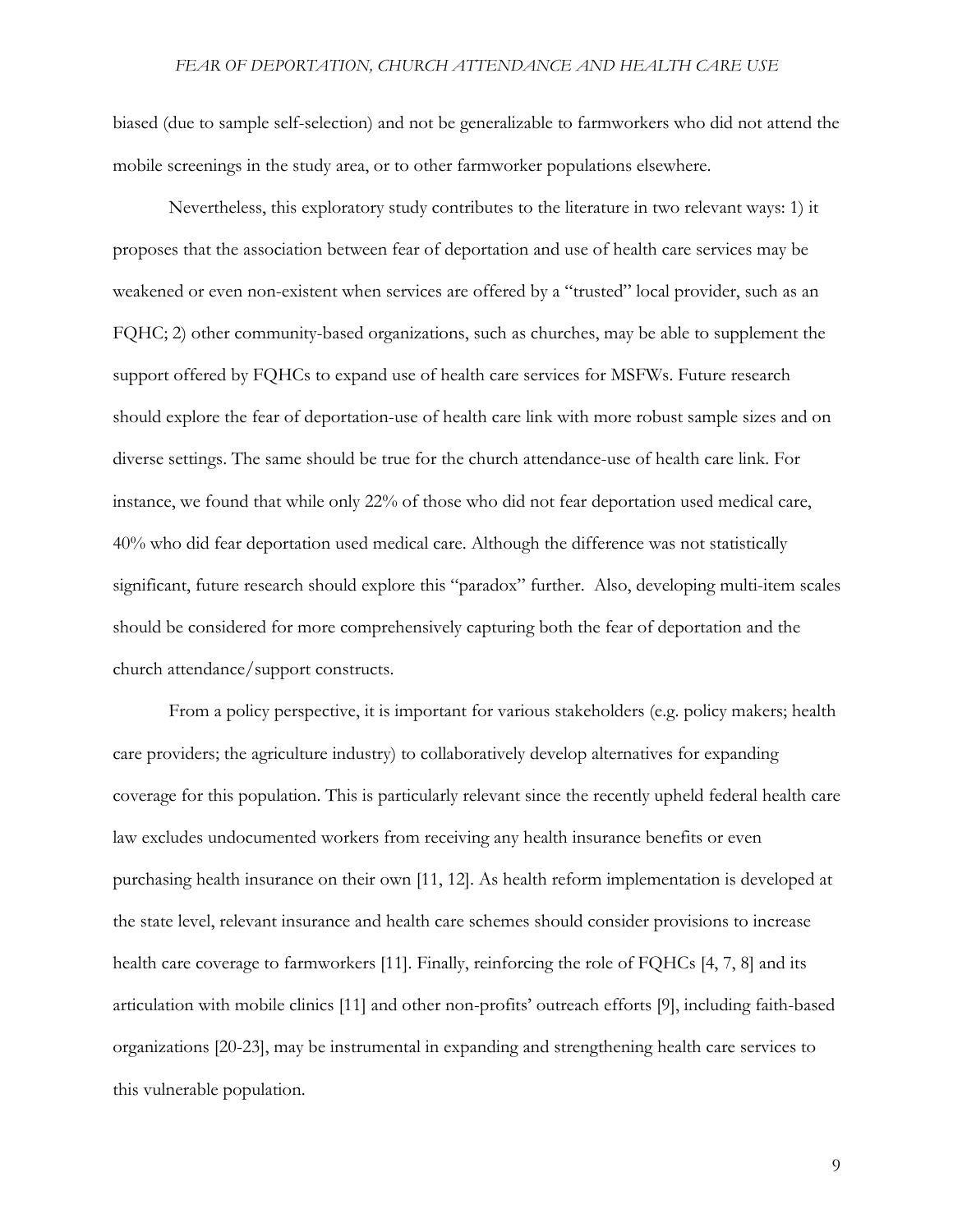# **References**

- 1. Larson A: Migrant and Seasonal Farmworker Enumeration Profiles Study: Oregon. In. Vashon Island, WA: Larson Assistance Services; 2002: 39p.
- 2. Villarejo D: The health of U.S. hired farm workers. Annual Review of Public Health 2003, 24(1):175-193.
- 3. Arcury TA, Quandt SA: Delivery of Health Services to Migrant and Seasonal Farmworkers. Annual Review of Public Health 2007, 28(1):345-363.
- 4. Derose KP, Escarce JJ, Lurie N: Immigrants And Health Care: Sources Of Vulnerability. Health Affairs 2007, 26(5):1258-1268.
- 5. Hansen E, Donohoe M: Health issues of migrant and seasonal farmworkers. Journal of Health Care for the Poor and Underserved 2003, 14(2):153-164.
- 6. Feldman SR, Vallejos QM, Quandt SA, Fleischer AB, Schulz MR, Verma A, Arcury TA: Health Care Utilization Among Migrant Latino Farmworkers: The Case of Skin Disease. The Journal of Rural Health 2009, 25(1):98-103.
- 7. Finlayson TL, Gansky SA, Shain SG, Weintraub JA: Dental utilization among Hispanic adults in agricultural worker families in California's Central Valley. Journal of Public Health Dentistry 2010, 70(4):292-299.
- 8. Hoerster KD, Mayer JA, Gabbard S, Kronick RG, Roesch SC, Malcarne VL, Zuniga ML: Impact of Individual-, Environmental-, and Policy-Level Factors on Health Care Utilization Among US Farmworkers. American Journal of Public Health 2011, 101(4):685-692.
- 9. Lopez-Cevallos D, Garside L, Vazquez L, Polanco K: Use of Health Services Among Vineyard and Winery Workers in the North Willamette Valley, Oregon. Journal of Community Health 2012, 37(1):119-122.
- 10. Villarejo D, McCurdy SA, Bade B, Samuels S, Lighthall D, Williams D: The health of California's immigrant hired farmworkers. American Journal of Industrial Medicine 2010, 53(4):387-397.
- 11. Galarneau C: Still Missing: Undocumented Immigrants in Health Care Reform. J Health Care Poor Underserved 2011, 22(2):422-428.
- 12. Pérez-Escamilla R, Garcia J, Song D: Health Care Access Among Hispanic Immigrants: ¿Alguien Está Escuchando?[Is Anybody Listening?]. NAPA Bull 2010, 34(1):47-67.
- 13. Berk M, Schur C: The Effect of Fear on Access to Care Among Undocumented Latino Immigrants. J Immigr Health 2001, 3(3):151-156.
- 14. Cavazos-Rehg PA, Zayas LH, Spitznagel EL: Legal status, emotional well-being and subjective health status of Latino immigrants. J Natl Med Assoc 2007, 99(1126-1131).
- 15. Ash S, Leake B, Gelberg L: Does Fear of Immigration Authorities Deter Tuberculosis Patients From Seeking Care? West J Med 1994, 161(4):373-376.
- 16. Shi L, Tsai J, Higgins PC, Lebrun LA: Racial/Ethnic and Socioeconomic Disparities in Access to Care and Quality of Care for US Health Center Patients Compared With Non-Health Center Patients. The Journal of Ambulatory Care Management 2009, 32(4):342-350.
- 17. Marrow HB: The power of local autonomy: expanding health care to unauthorized immigrants in San Francisco. Ethnic and Racial Studies 2011, 35(1):72-87.
- 18. Aaron K, Levine D, Burstin H: African American church participation and health care practices. Journal of General Internal Medicine 2003, 18(11):908-913.
- 19. Benjamins M, Ellison C, Krause N, Marcum J: Religion and preventive service use: do congregational support and religious beliefs explain the relationship between attendance and utilization? Journal of Behavioral Medicine 2011, 34(6):462-476.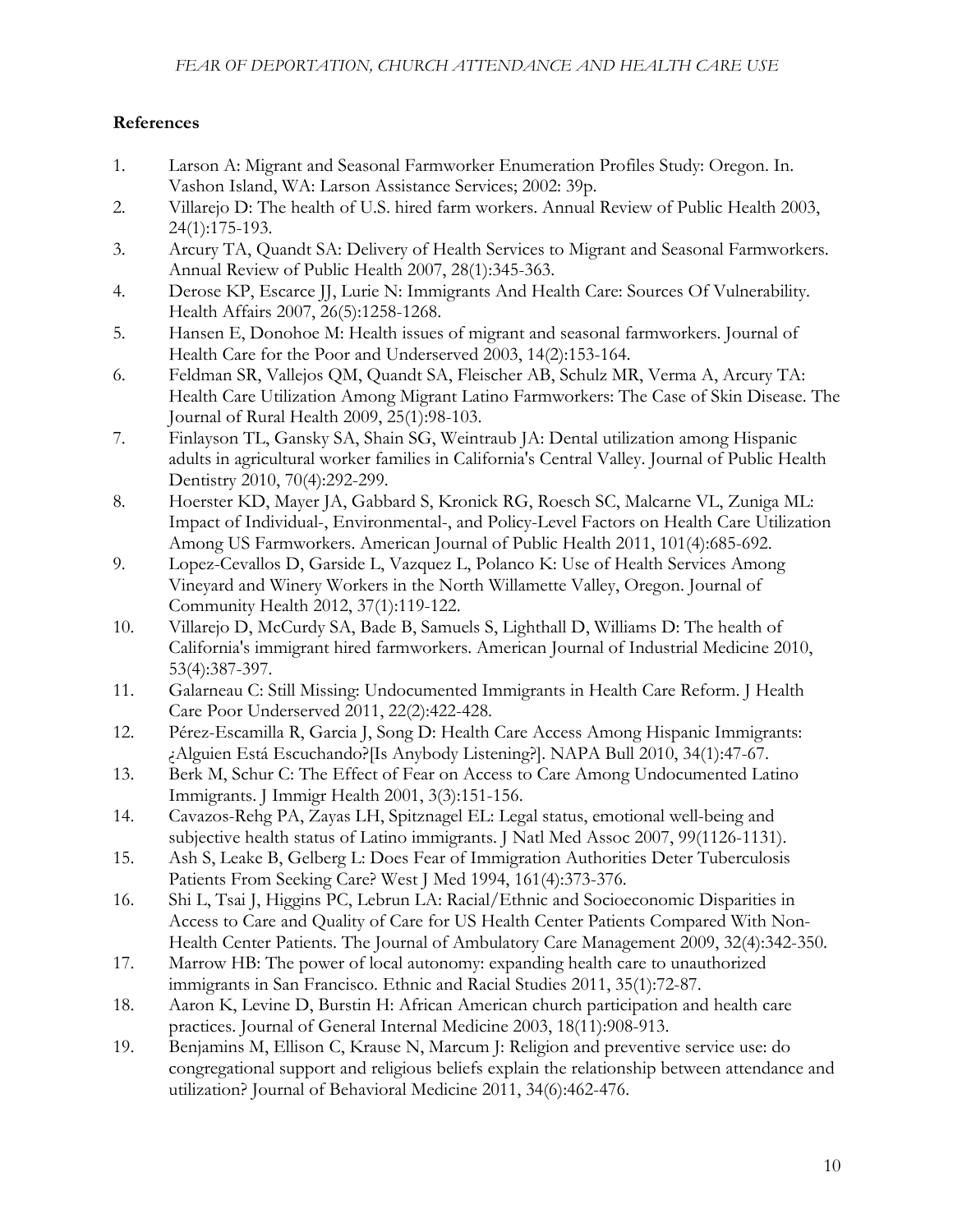- 20. Ransford E, Carrillo F, Rivera Y: Health Care-Seeking among Latino Immigrants: Blocked Access, Use of Traditional Medicine, and the Role of Religion. Journal of Health Care for the Poor and Underserved 2010, 21(3):862-878.
- 21. Patel KK, Frausto KA, Staunton AD, Souffront J, Derose KP: Exploring Community Health Center and Faith-based Partnerships: Community Residents' Perspectives. Journal of Health Care for the Poor and Underserved 2013, 24(1):262-274.
- 22. Bopp M, Fallon EA, Marquez DX: A Faith-Based Physical Activity Intervention for Latinos: Outcomes and Lessons. American Journal of Health Promotion 2010, 25(3):168-171.
- 23. Martinez SM, Arredondo EM, Roesch SC: Physical activity promotion among churchgoing Latinas in San Diego, California: Does neighborhood cohesion matter? Journal of Health Psychology 2012:doi:10.1177/1359105312462433
- 24. Nahouraii H, Wasserman M, Bender DE, Rozier RG: Social Support and Dental Utilization among Children of Latina Immigrants. Journal of Health Care for the Poor and Underserved 2008, 19(2):428-441.
- 25. Martínez Novo C: Who defines indigenous? Identities, development, intellectuals, and the state in Northern Mexico. New Brunswick, NJ: Rutgers University Press; 2006.
- 26. Gelberg L, Andersen RM, Leake BD: The Behavioral Model for Vulnerable Populations: Application to Medical Care Use and Outcomes for Homeless People. Health Services Research 2000, 34(6):1273-1302.
- 27. Gabbard S, Kissam E, Glasnapp J, Nakamoto J, Saltz R, Carroll DJ: Identifying indigenous Mexican and Central American immigrants in surveys. In: Annual meeting of the American Association for Public Opinion Research. New Orleans, LA; 2008.
- 28. Heyman JM, Núñez GG, Talavera V: Healthcare Access and Barriers for Unauthorized Immigrants in El Paso County, Texas. Family & Community Health 2009, 32(1):4-21.
- 29. Carrion IV, Castañeda H, Martinez-Tyson D, Kline N: Barriers Impeding Access to Primary Oral Health Care Among Farmworker Families in Central Florida. Social Work in Health Care 2011, 50(10):828-844.
- 30. Ley D: The Immigrant Church as an Urban Service Hub. Urban Studies 2008, 45(10):2057- 2074.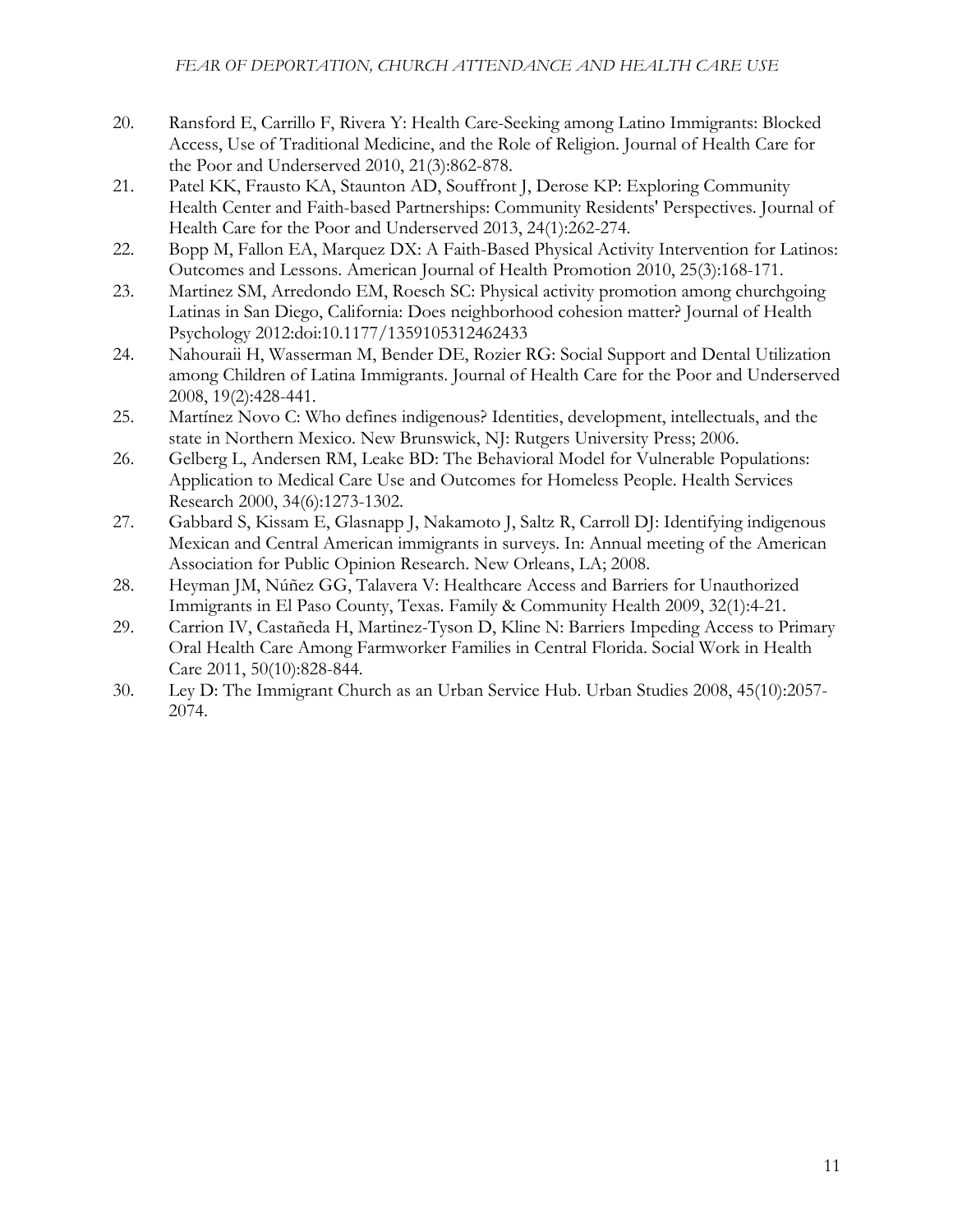| Variables                             | Mean (sd)  | $n(^{0}/_{0})$ |
|---------------------------------------|------------|----------------|
| <b>Predisposing Factors</b>           |            |                |
| Male                                  |            | 127(70.9)      |
| Age (Years)                           | 30.6(10.7) |                |
| Education (Years)                     | 4.9(3.1)   |                |
| Marital Status                        |            |                |
| Married                               |            | 123(68.7)      |
| Number of family members living in US | 3.8(4.4)   |                |
| Ethnicity                             |            |                |
| Indigenous                            |            | 123(68.7)      |
| Mestizo                               |            | 56 (31.3)      |
| <b>Enabling Factors</b>               |            |                |
| Having fear of deportation            |            | 155 (86.6)     |
| Attending church                      |            | 133 (74.3)     |
| Having health insurance               |            | 23(12.8)       |
| <b>Need Factors</b>                   |            |                |
| Poor/fair Physical Health             |            | 88 (49.2)      |
| Poor/fair Dental Health               |            | 104(58.1)      |
| Health care utilization               |            |                |
| Used medical care in last 12 months   |            | 67(37.4)       |
| Used dental care in last 12 months    |            | 35 (19.6)      |

| Table 1. Profile of Mexican-origin Farmworkers, Migrant Health Outreach Project |  |
|---------------------------------------------------------------------------------|--|
| (MHOP), Oregon, 2007 (n=179).                                                   |  |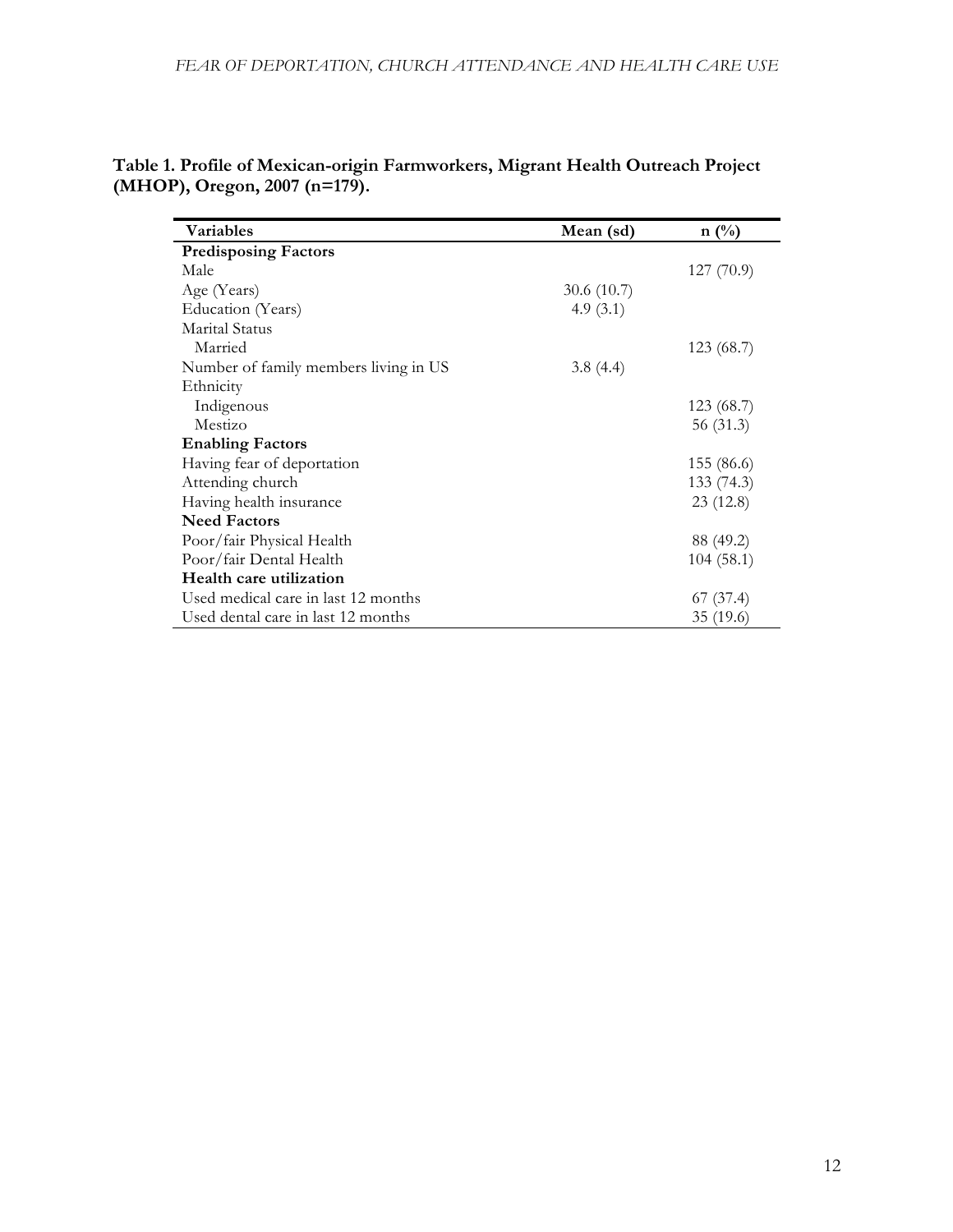|                                               | Use of Medical Care |             | Use of Dental Care        |             |             |                           |
|-----------------------------------------------|---------------------|-------------|---------------------------|-------------|-------------|---------------------------|
|                                               | No                  | Yes         | Statistical<br>Comparison | No          | Yes         | Statistical<br>Comparison |
| <b>Predisposing Factors</b>                   |                     |             |                           |             |             |                           |
| Sex                                           |                     |             |                           |             |             |                           |
| Female (n, %)                                 | 20(38%)             | 32 $(62\%)$ | $\chi^2 = 18.19^{**}$     | 38 (73%)    | 14 (27%)    | ns                        |
| Male $(n, \frac{9}{6})$                       | 92 (72%)            | 35 (28%)    |                           | 106 (84%)   | $21(16\%)$  |                           |
| Age (Years, n, %)                             |                     |             |                           |             |             |                           |
| $18 - 44$                                     | 103(65%)            | 56 (35%)    | ns                        | 130 (82%)   | 29(18%)     | ns                        |
| 45 or older                                   | 9(45%)              | 11 $(55\%)$ |                           | 14 $(70\%)$ | $6(30\%)$   |                           |
| Education (Years: M, sd)                      | 5.3(3.2)            | 4.4(2.6)    | $t = 1.99*$               | 4.9(3.1)    | 5.1 $(3.0)$ | ns                        |
| Marital Status (n, %)                         |                     |             |                           |             |             |                           |
| Married                                       | 74 (60%)            | 49 (40%)    | ns                        | 98 (80%)    | $25(20\%)$  | ns                        |
| Not married<br>Number of family members       | 38 (68%)            | 18 (32%)    |                           | 46 (82%)    | 10(18%)     |                           |
| living in US (M, sd)                          | 3.8(4.4)            | 3.8(4.4)    | ns                        | 3.6(3.8)    | 4.7(6.2)    | ns                        |
| Ethnicity (n, %)                              |                     |             |                           |             |             |                           |
| Indigenous                                    | 76 (62%)            | 47 (38%)    | ns                        | 101(82%)    | 22 (18%)    | ns                        |
| Mestizo                                       | 36 $(64\%)$         | $20(36\%)$  |                           | 43 (77%)    | $13(23\%)$  |                           |
| <b>Enabling Factors</b>                       |                     |             |                           |             |             |                           |
| Having fear of deportation $(n, \frac{9}{6})$ |                     |             |                           |             |             |                           |
| $0 = Not at all$                              | 18 (78%)            | $5(22\%)$   | ns                        | 17(74%)     | 6(26%)      | ns                        |
| $1 = A$ little - A lot                        | 94 $(60\%)$         | 62 (40%)    |                           | 127 (81%)   | 29 (19%)    |                           |
| Attending church (n, %)                       |                     |             |                           |             |             |                           |
| $0 = Not at all$                              | 33 (72%)            | 13 (28%)    | ns                        | 44 (96%)    | 2(4%)       | $\chi^2 = 9.21**$         |
| $1 = A$ little - Very much                    | 79 (59%)            | 54 (41%)    |                           | 100 (75%)   | 33 (25%)    |                           |
| Health insurance $(n, \frac{9}{6})$           |                     |             |                           |             |             |                           |
| Yes                                           | 5(36%)              | 9(64%)      | $\chi^2 = 4.68^*$         | $12(86\%)$  | $2(14\%)$   | ns                        |
| No                                            | 107(65%)            | 58 (35%)    |                           | 132 (80%)   | 33 (20%)    |                           |
| Need Factors                                  |                     |             |                           |             |             |                           |
| Physical Health (n, %)                        |                     |             |                           |             |             |                           |
| Good/very good health                         | 58 (64%)            | 33 (36%)    | ns                        |             |             |                           |
| Poor/fair health                              | 54 (61%)            | 34 (39%)    |                           |             |             |                           |
| Dental Health (n, %)                          |                     |             |                           |             |             |                           |
| Good/very good health                         |                     |             |                           | 61 (81%)    | 14 (19%)    | ns                        |
| Poor/fair health                              |                     |             |                           | 83 (80%)    | 21 (20%)    |                           |

# **Table 2. Bivariate associations with medical and dental care use, Migrant Health Outreach Project-2007 (n=179).**

 $*$  p <.05;  $**$  p <.01

*Abbreviations: M,* mean; *sd,* standard deviation; *ns*, not significant.